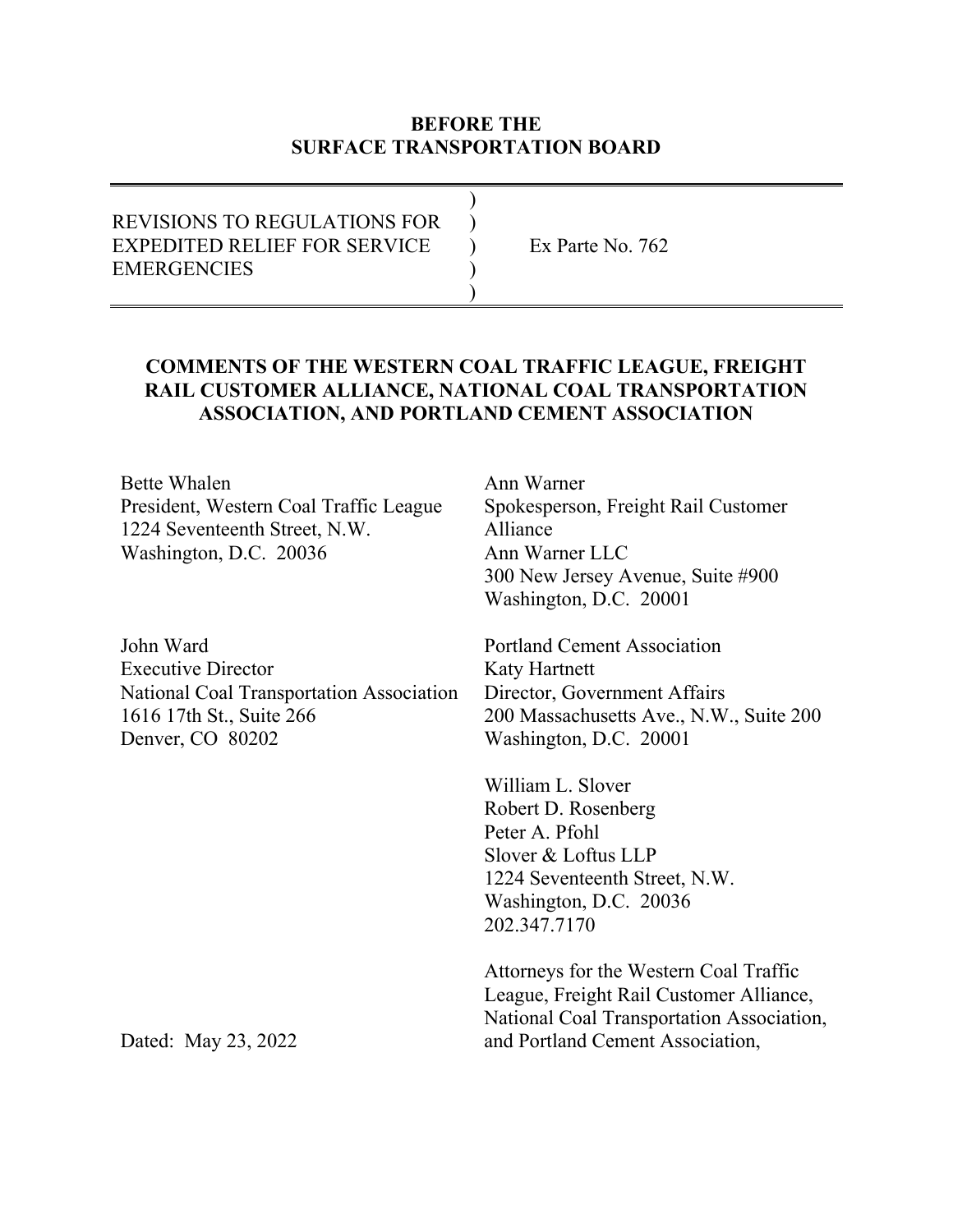# **BEFORE THE SURFACE TRANSPORTATION BOARD**

# REVISIONS TO REGULATIONS FOR ) EXPEDITED RELIEF FOR SERVICE  $\rightarrow$  Ex Parte No. 762 **EMERGENCIES**  $\overline{\phantom{a}}$

 $)$ 

# **COMMENTS OF THE WESTERN COAL TRAFFIC LEAGUE, FREIGHT RAIL CUSTOMER ALLIANCE, NATIONAL COAL TRANSPORTATION ASSOCIATION, AND PORTLAND CEMENT ASSOCIATION**

The Western Coal Traffic League ("WCTL"), Freight Rail Customer Alliance ("FRCA"), National Coal Transportation Association ("NCTA"), and Portland Cement Association ("PCA") (collectively, "Shipper Groups") submit these comments in response to the Notice of Proposed Rulemaking ("Notice" or "Proposal") that the Surface Transportation Board ("Board" or "STB") served in the above-captioned proceeding on April 22, 2022.

### **I. INTRODUCTION AND SUMMARY**

 Shipper Groups strongly support the Board's Proposal in EP 762. The measure is especially timely in light of the widespread service problems that are afflicting railroad shippers, receivers, customers, and end-users. Unfortunately, the railroads' current operational problems, which stem largely from their pursuit of lower operating ratios under the guise of so-called Precision Scheduled Railroading ("PSR"), create a substantial risk that the problems will manifest in widespread and even more severe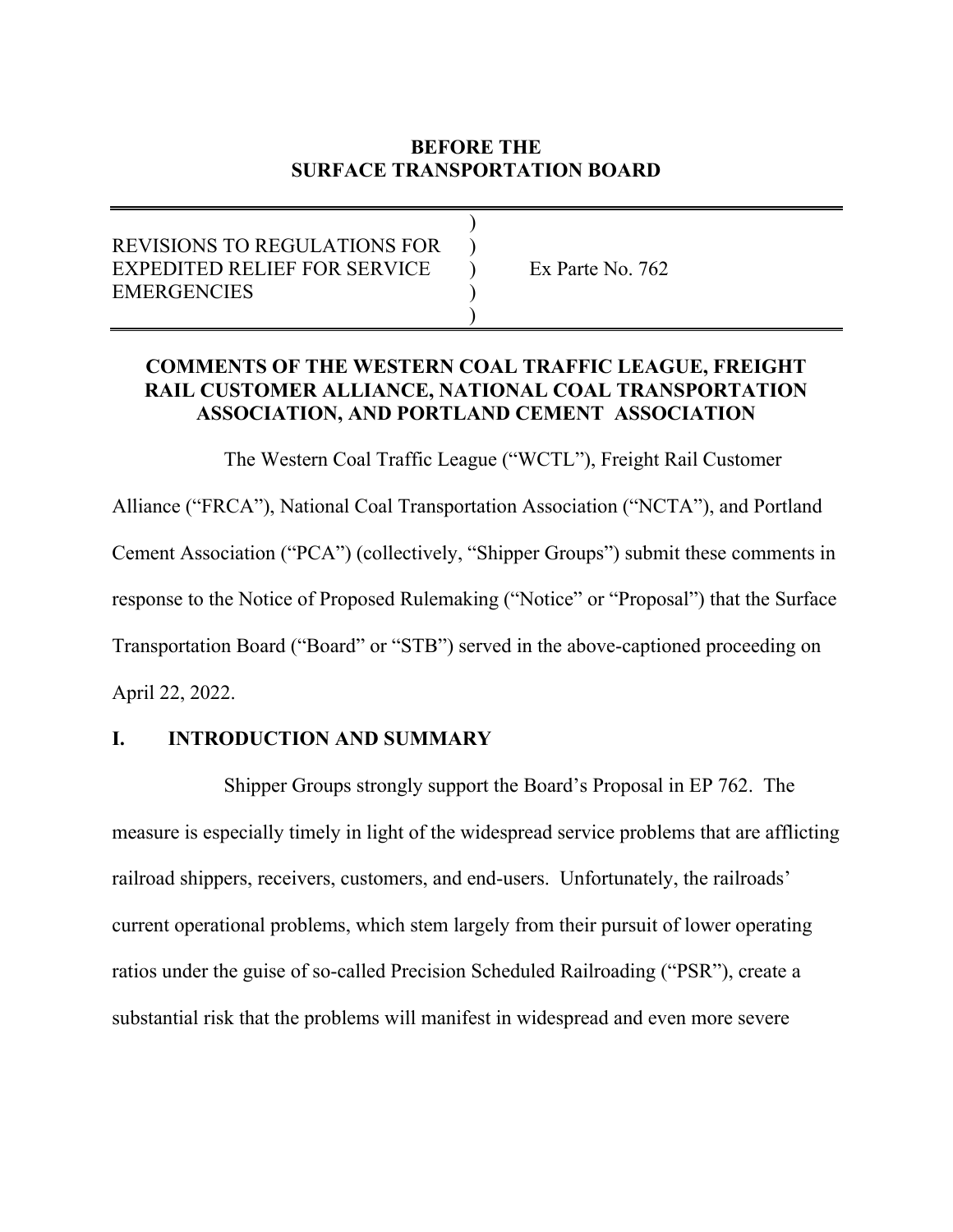service failures. Those service failures in turn create a substantial possibility that emergency service requests will become more frequent in the very near future.

 The Proposal will bring needed clarity in the substantive standards as well as improved procedures for obtaining emergency relief on an expedited basis to address those service failures. At the same time, some aspects of the Proposal would benefit from further elaboration, particularly confirming that the Board's existing ability to act quickly is not being curtailed, and limiting the potential ability of railroads to defeat requests by claiming that a substantial detriment in service to others would result from granting the proposed remedy. Shipper Groups also recommend that the Board refine the procedures for invoking the accelerated process to handle acute service emergencies.

These matters are discussed further below.

### **II. IDENTITY AND INTEREST**

WCTL is a voluntary association formed in 1976, whose regular membership consists of utility shippers of coal mined west of the Mississippi River. WCTL members currently ship by rail, receive, and pay freight charges on more than 90 million tons of coal each year.<sup>1</sup> WCTL members depend on rail deliveries of coal to generate electric power for their customers, and railroad service failures force members to buy natural gas or purchased power at higher prices and also present reliability risks.

<sup>&</sup>lt;sup>1</sup> The members of WCTL are Ameren Missouri, Arizona Electric Power Cooperative, Inc. CLECO Corporation, CPS Energy, Entergy Services, Inc., Evergy, Inc., Lower Colorado River Authority, MidAmerican Energy Company, Minnesota Power, Nebraska Public Power District, and Western Fuels Association, Inc.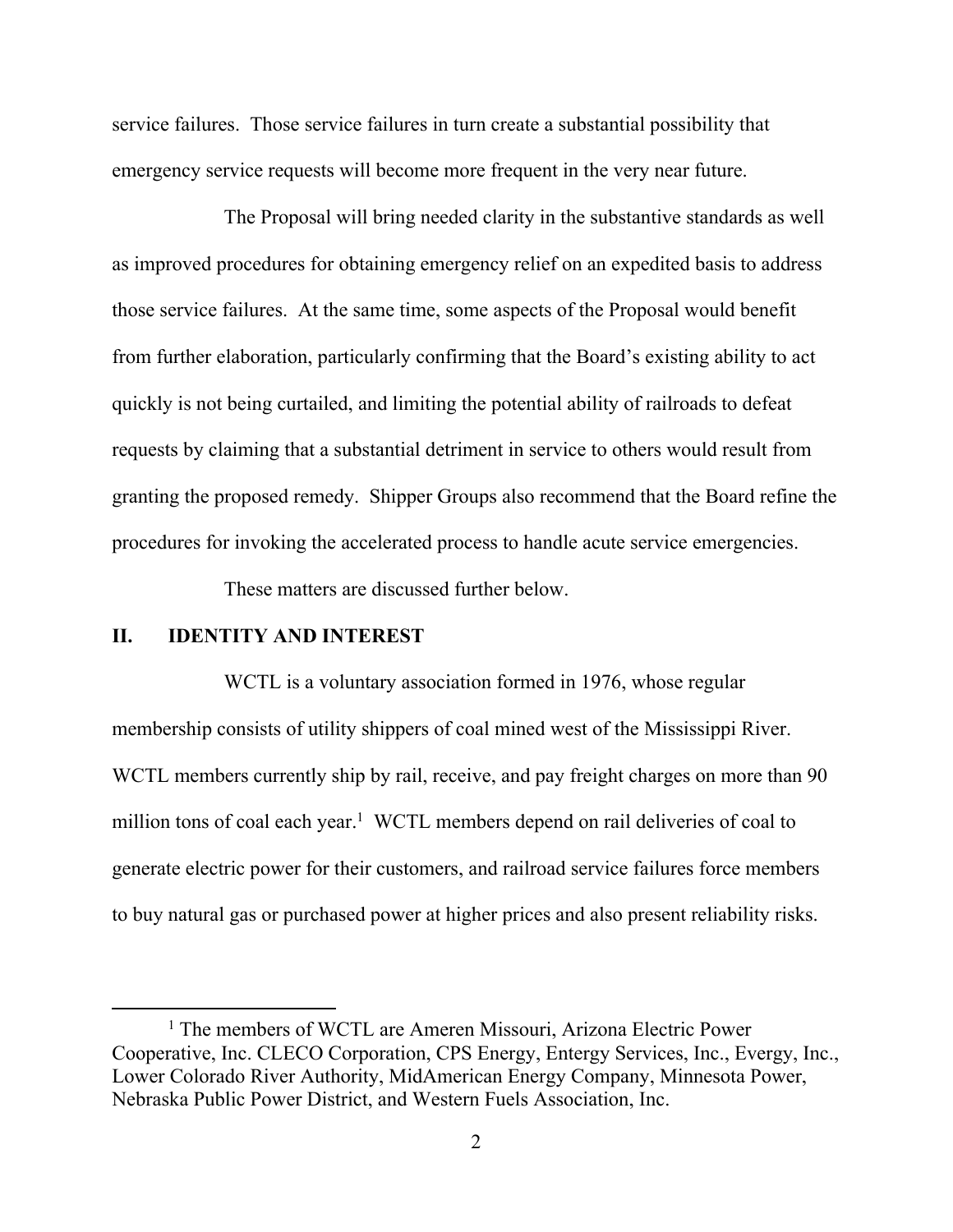WCTL is the only organization whose primary purpose is protecting and advancing the interests of rail-dependent coal shippers.

 The Freight Rail Customer Alliance (FRCA), www.railvoices.org, is an umbrella membership organization that includes large trade associations representing more than 3,500 electric utility, agriculture, chemical, and alternative fuel companies, and their consumers. The mission of FRCA's growing coalition of industries and associations is to obtain changes in Federal law and policy that will provide all freight shippers with reliable rail service at competitive prices.

 The National Coal Transportation Association, www.movecoal.org, is a non-profit corporation comprised of electric utilities, coal producers, shippers of coalrelated commodities, and entities that produce, repair, and manage all facets of railcar component parts and systems, as well as provide services for railcar operations. Its primary purpose is to promote the exchange of ideas, knowledge, and technology associated with the transportation and beneficial uses of coal.

 PCA, www.cement.org, founded in 1916, is the leading voice for the U.S. cement manufacturing industry. Its members represent 91% of the United States' cement production capacity, with manufacturing plants in 33 states and distribution terminals in all 50 states. PCA members rely on the railroads to move hydraulic cement from manufacturing plants to distribution facilities to market and frequently have no practicable, feasible modal alternatives to railroad service. PCA members ship using both unit train and carload/manifest service.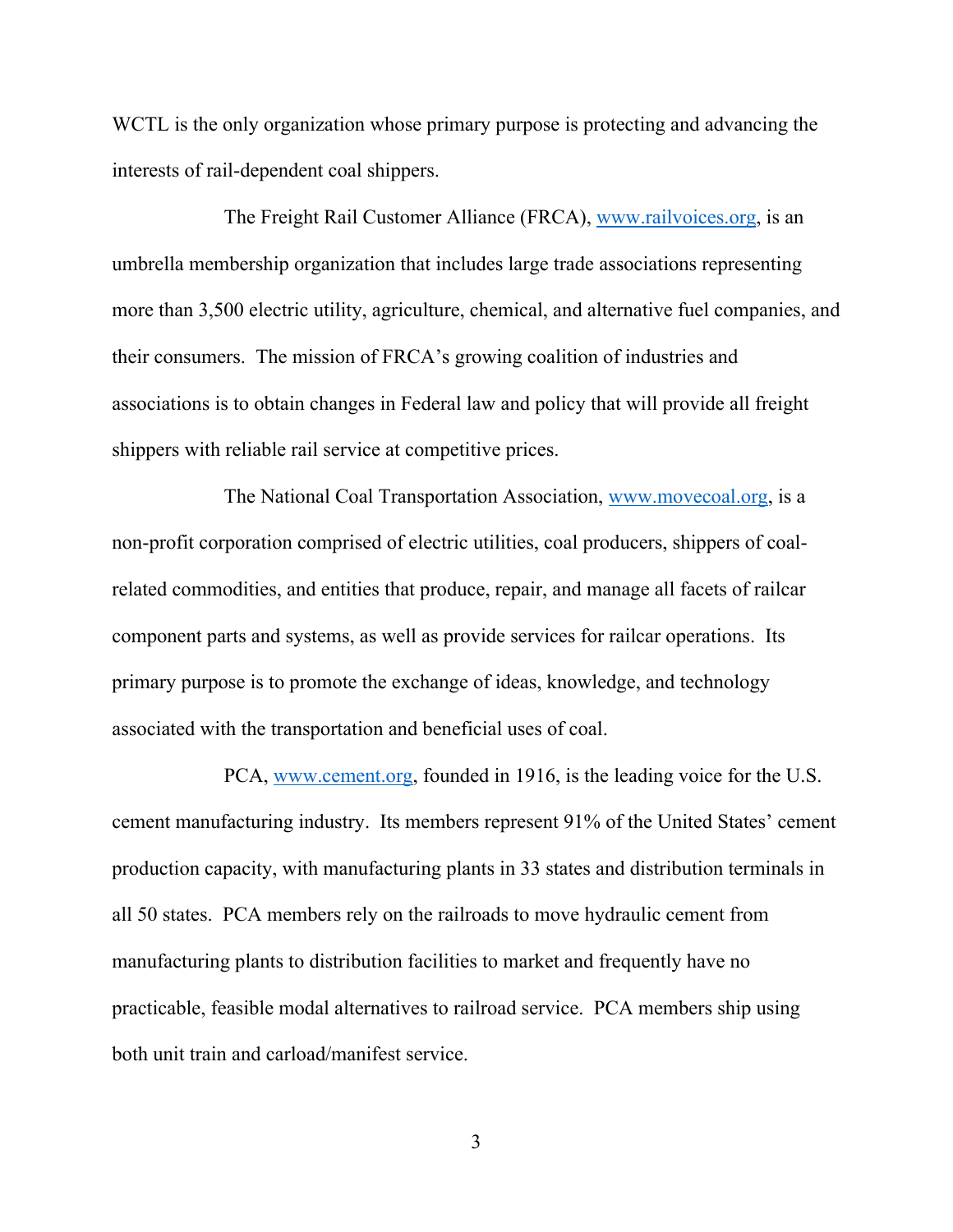#### **III. DISCUSSION**

## **A. The Board already has the authority to direct incumbent carriers to provide emergency service on an expedited basis and to act on its own initiative**

 Shipper Groups fully agree that the Board already has the authority to direct an incumbent to provide service, without any involvement of an alternative carrier. Notice at 4-5. Indeed, the Board has exercised that authority previously. In *Hasa, Inc. v. Union Pacific R.R. Co.*, NOR 42165 (STB served Aug. 21, 2019), the Board directed Union Pacific to provide five-day-a-week service to an existing receiver in response to a petition. No alternative carrier was involved. Furthermore, the Board granted the application on an interim basis the day after it was submitted. Furthermore, the Board issued an emergency service order on its own initiative in *Canexus Chems. Canada L.P. v. BNSF Ry. – Emergency Serv. Order*, NOR 42131 (STB served Oct. 14, 2011) ("*Canexus*"). The Proposal thus does not create any new authority for the Board, but instead codifies in the regulations the authority that the Board already has and has previously exercised.

 Formal codification in the regulations of the Board's already existing authority, including the availability of relief in the absence of a second carrier, much less that second carrier's statement of willingness, will be helpful, as will be codification of the Board's ability to act on its own initiative. Shippers and receivers affected by service problems will have a more complete understanding of the available remedies and procedures when they review the Board's regulations. The availability of such information will become more needed and important if service meltdowns, such as the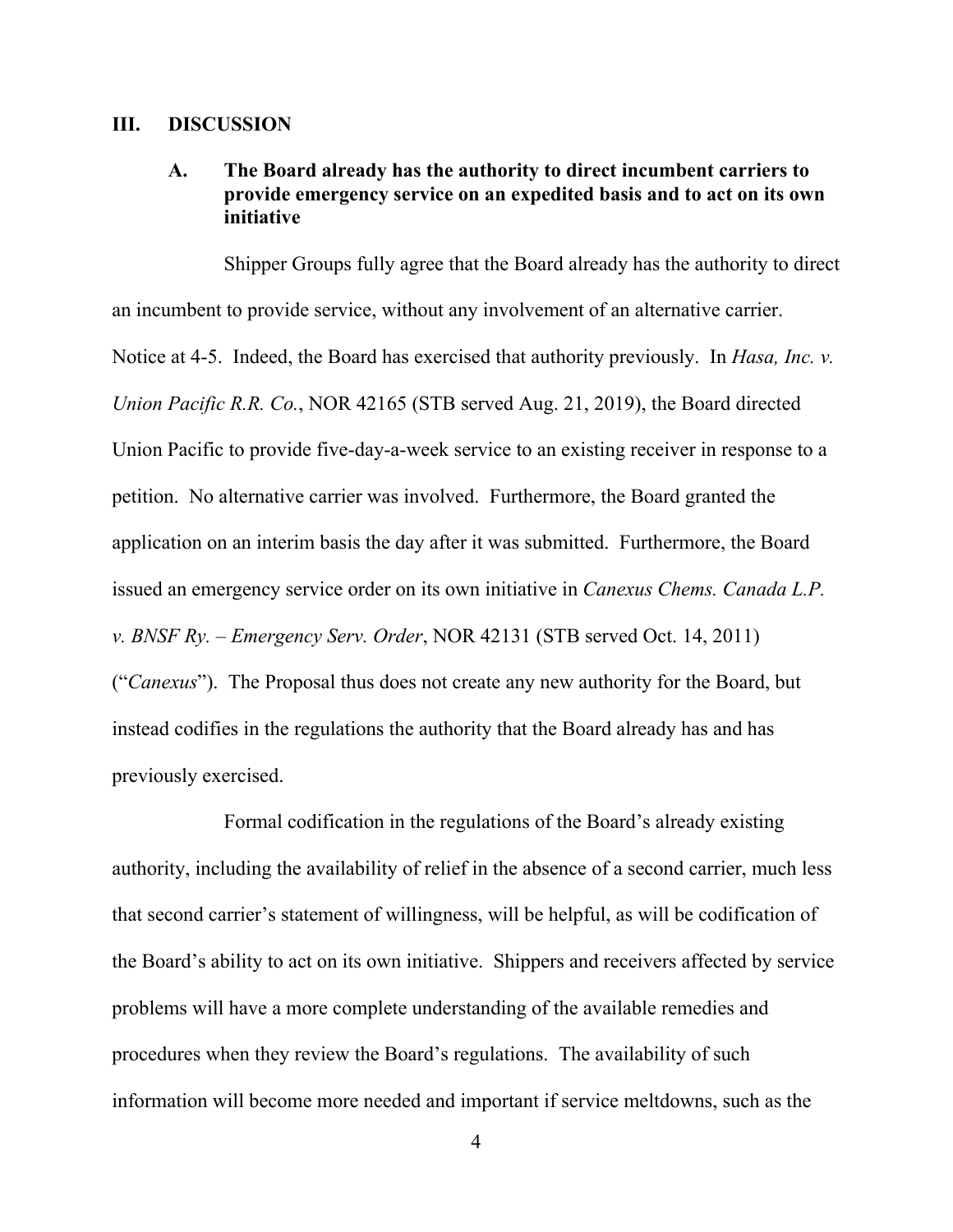one that is currently taking place, afflict a broader swath of shippers and receivers. As some shippers and receivers may lack access to relief, the Board may need to act on its own initiative on their behalf in some instances, particularly in order to limit disruptions and ensure that service is allocated equitably.

 Furthermore, removal of obstacles to obtaining service relief is in the public interest and furthers the national rail transportation policy "to require fair and expeditious regulatory decisions when regulation is required" and "to provide for the expeditious handling and resolution of all proceedings required or permitted to be brought under this part." 49 U.S.C. § 10101(2), (15). *See also* Notice at 4 (explaining how those and other elements of the national rail transportation policy support the Board's proposed action).

## **B. The proposed modifications of the petition requirements are appropriate**

 Shippers Group support the Board's proposals: (a) to eliminate any requirement that the petitioner have secured a commitment from an alternative carrier before filing the petition; (b) to require the carrier(s), not the petitioner, to address in the first instance whether the relief would substantially impair the carrier(s)' ability to serve others or fulfill their common carrier obligations; and (c) to clarify that the petitioner need only present a "summary" explanation of why the incumbent is unlikely to restore rail service to the extent such information is available to the petitioner. Notice at 5-7.

 Each of the proposed changes assigns the associated burden where it appropriately belongs, *i.e.,* to the entity that will likely have direct knowledge of the pertinent information. Assigning the burden in this manner will lead to the development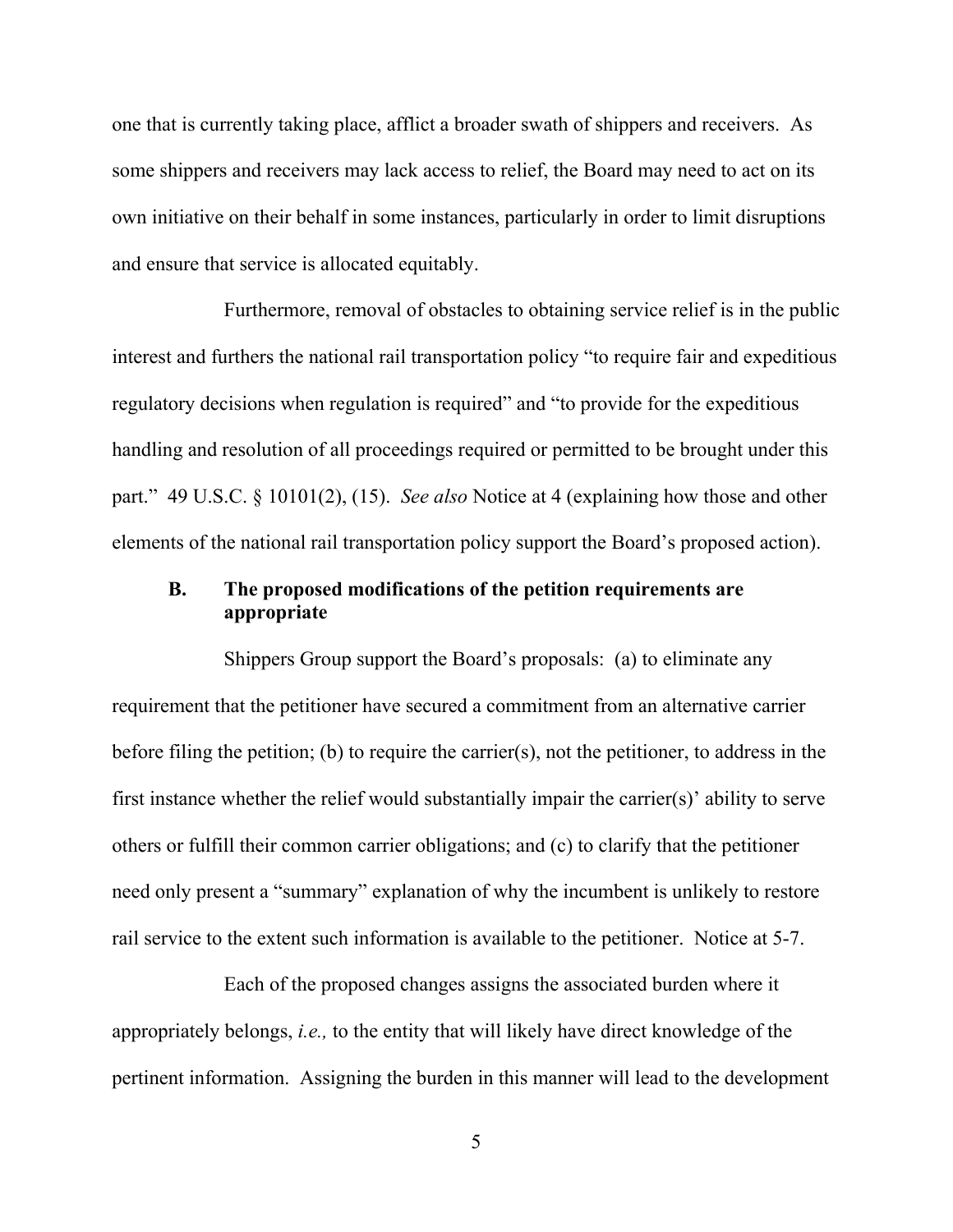of a better evidentiary record and more efficient and expeditious decision-making. In particular, railroads will be less able to deploy "gotcha" tactics to defeat emergency service requests. The proposals thus further the national rail transportation policies noted above "to require fair and expeditious regulatory decisions when regulation is required" and "to provide for the expeditious handling and resolution of all proceedings required or permitted to be brought under this part." 49 U.S.C. § 10101(2), (15).

 As noted, there is no requirement that a second carrier be involved at all for emergency relief to be granted. *Hasa*, *supra*. In situations where a replacement carrier is needed to provide the emergency service, that second carrier may be more willing and able to express its interest and availability in the presence of a Board proceeding, as opposed to an earlier request or inquiry from an affected shipper that might seek relief, particularly where the second carrier might be concerned about offending the incumbent carrier or inviting some form of retaliation.

 The petitioner is similarly at an informational disadvantage with respect to: (a) why the incumbent is unlikely to restore, or be able to restore, adequate service within a reasonable period of time, and even more so with respect to (b) any claims that the specific remedy proposed would be unsafe, infeasible, or substantially impair the replying carrier's ability to serve its other customers adequately or fulfill its common carrier obligations. These are matters that the petitioner should be required to address only after the incumbent carrier has identified a substantial problem or obstacle with some specificity. The petitioner can reasonably be expected to present a summary showing of the service problems and the reasons why, from the petitioner's perspective,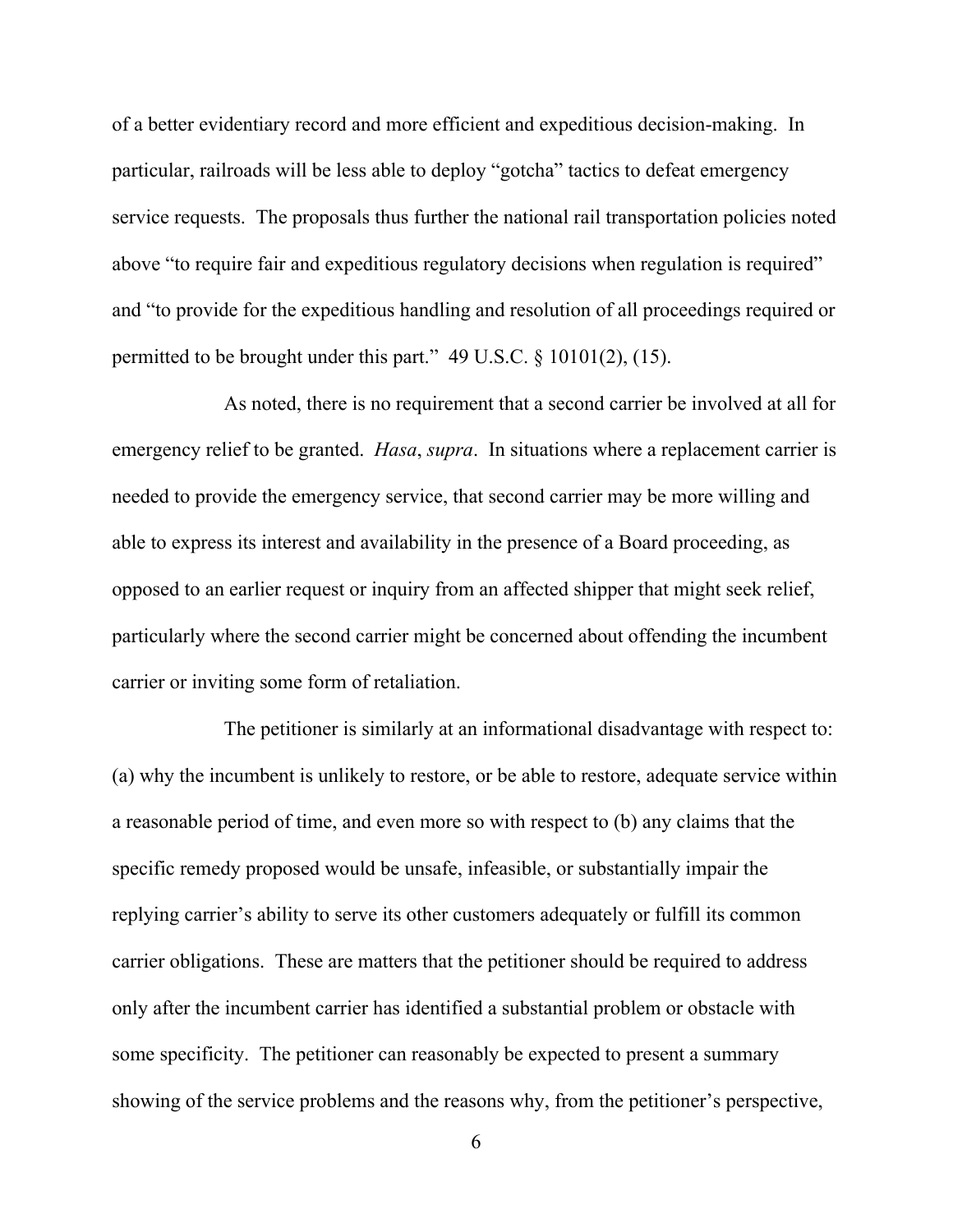the incumbent appears unlikely to restore adequate service on its own within a reasonable period of time. If alternative service is desired, the petitioner's burden should be deemed satisfied with the identification of at least one replacement, as the Proposal provides, rather than a requirement that the petitioner show that the replacement is able and willing to provide such service.

 The Board's proposed modifications to the petition requirements are thus reasonable and should be adopted.

 The Shipper Groups have some additional concerns about how a railroad may seek to defeat a request by claiming that the relief would result in "substantial impairment" of its ability to service its own customers adequately or fulfill its common carrier obligations. Notice at 6, 8-9. The unfortunate reality is that the railroads have effectively created a triage environment for many of their customers. The carriers have already impaired their general ability to meet their commitments and obligations by underinvesting in employees and other resources in order to pursue lower operating ratios. While some sort of balancing test is appropriate in the sense that the first rule should be to "do no harm," the railroads should be required to make a specific and documented showing as to "substantial impairment" in order to defeat a request for relief on a regular or accelerated basis. Conclusory assertions that other shippers may be adversely affected should not suffice. The Board should be very sensitive to the prospect that the railroads will seek to preserve service to others because that other traffic is more profitable or doing so enables the carriers to avoid or minimize liquidated damages or other contractual exposure.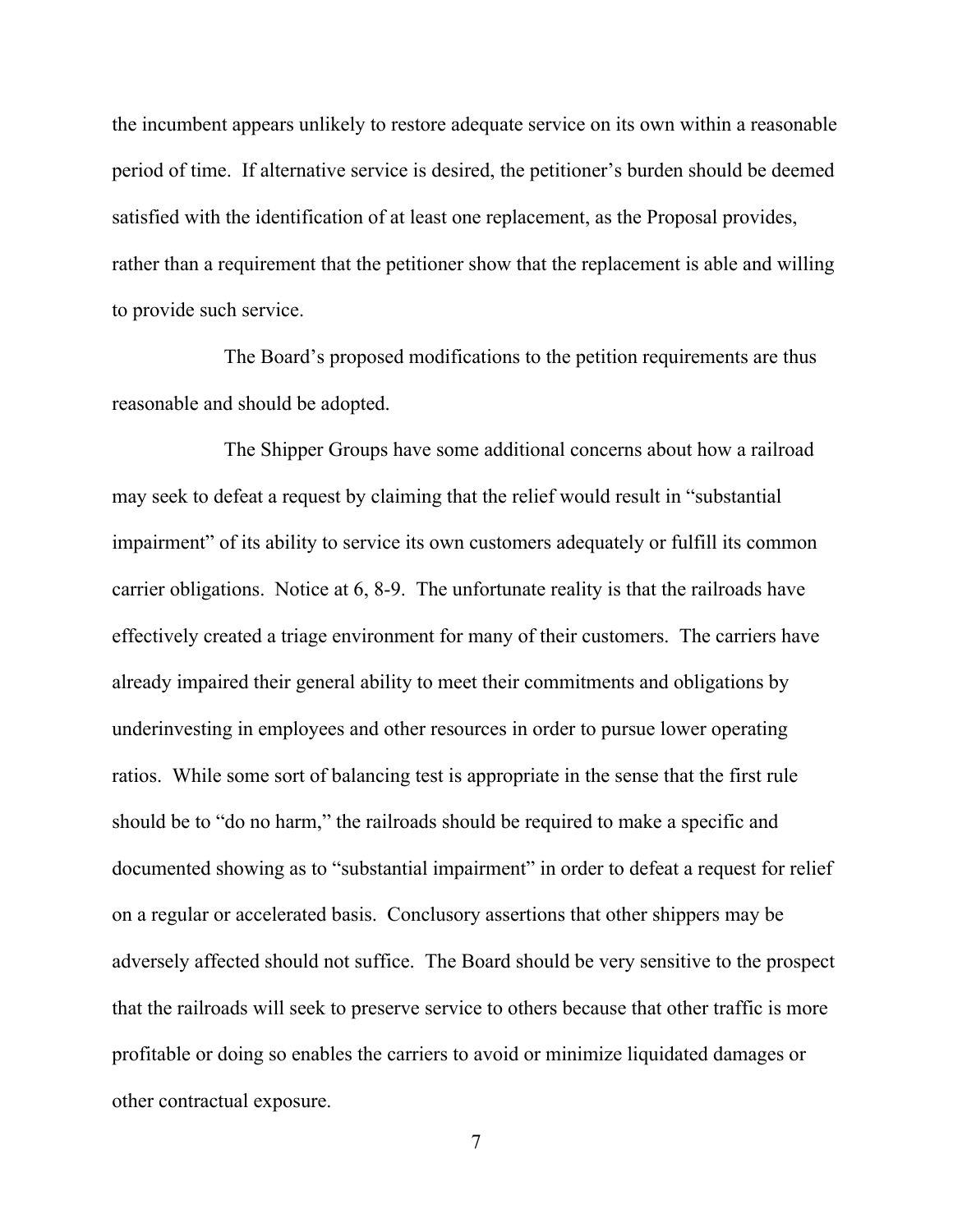There should also be some additional consequences, such as penalties or damages, when a railroad has deprived itself of the ability to meet its commitments and obligations, especially when emergency relief cannot be granted on that basis. Imposing consequences for the failure to maintain adequate service in the first place may serve to reduce the need for shippers and receivers to resort to requests for emergency service orders.

# **C. The proposals to shorten the regulatory timeframe are appropriate, although the Board should clarify that it retains the ability to act on an ex parte basis**

 The proposed shortening of the time periods for reducing the reply period for the carrier(s) from five business days to two, for reducing the rebuttal period from three business days to two, and for having the Board issue its decision within five days, are reasonable and appropriate. The consequences of service failures are painful and expensive for shippers, receivers, and end-users. Parties and the public need to know that an expedited process is available and that the Board is able and prepared to move quickly, as it did in *Hasa, supra*.

 Making relief available within a short-time frame has the potential to reduce the need to invoke the process in the first place. If a carrier knows that emergency service is available, then the carrier may act more responsibly to avoid having an emergency situation emerge and/or may not need Board intervention to allow a second carrier to participate in the movement. The ready availability of a remedy has the potential to reduce the need to resort to that remedy.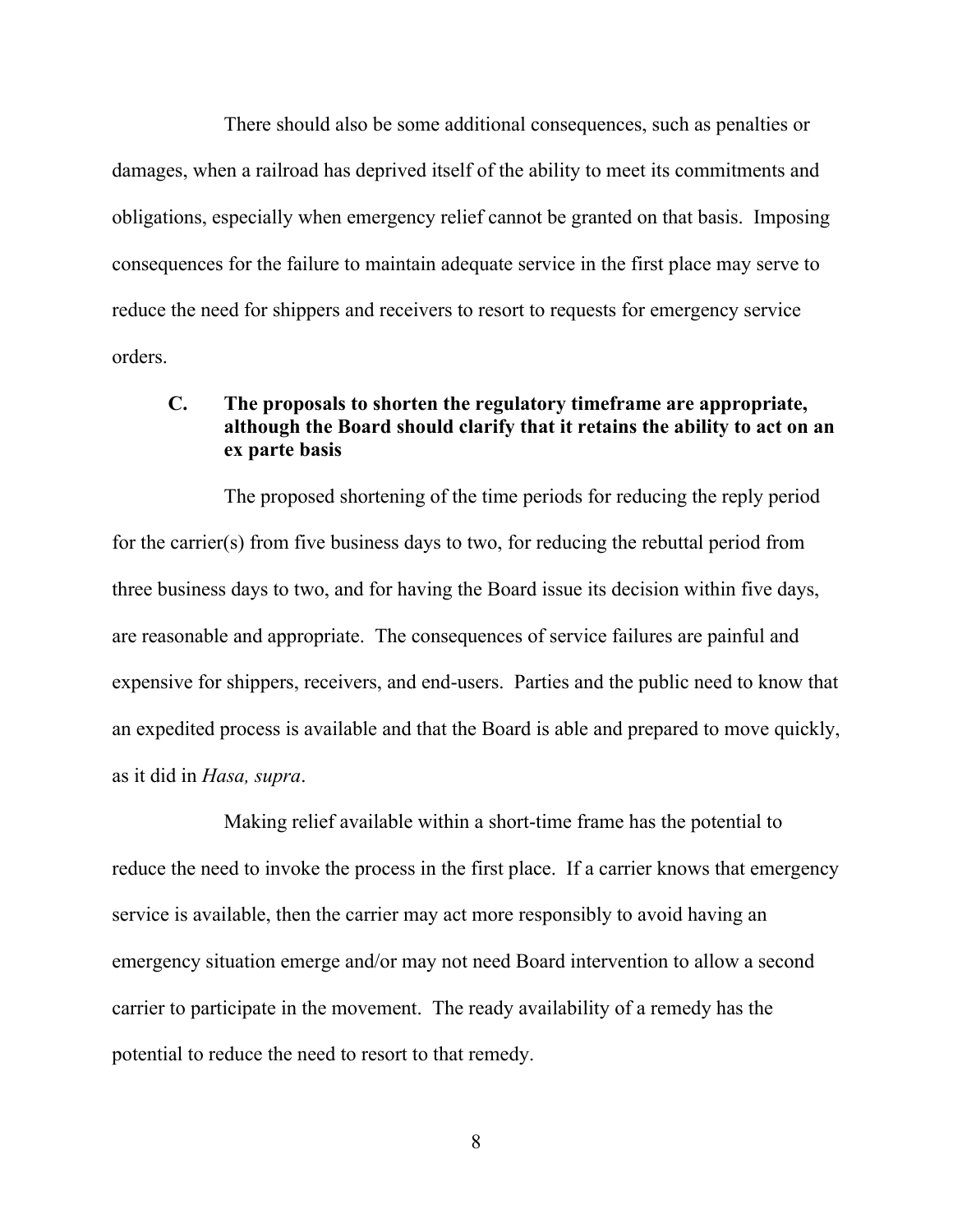In addition, the Board should clarify or confirm that it retains the ability to act on an ex parte basis where appropriate. The Board's authority under 49 U.S.C. § 11323(b)(1), "permits us to act immediately, without observing normal due process procedures." *Expedited Relief for Service Inadequacies*, 3 S.T.B. 968, 972 (1998). Under the current standards, the reply and rebuttal filings called for by 49 C.F.R. § 1146.1(b)(2) and (3) are not necessary where service by a second carrier is not implicated. *E.g. Hasa* (directed service ordered on an *ex parte* basis, one day after the application for an emergency service order was filed).

 Shipper Groups do not believe that the Board intended its Proposal to limit the Board's authority to order *ex parte* relief in appropriate circumstances, particularly in light of the Proposal's recognition that the Board can act on its own initiative and not require a petition, as in *Canexus.* To avoid any confusion, the Board should consider stating in its final rules that it retains the authority to provide for relief on an *ex parte* basis in appropriate circumstances as required, especially in instances such as *Hasa*, where the petitioner seeks to preserve the existing level of service (five days per week in that instance) until the Board rules further.

### **D. The proposed accelerated process to handle acute service emergencies is also appropriate, but some refinements should be considered**

 In addition to establishing what amounts to a "standard" emergency procedure that will take ten business days, the Proposal also contains an accelerated process to handle acute service emergencies. The accelerated procedure would apply where there is a clear and present threat to public health, safety, or food security, or a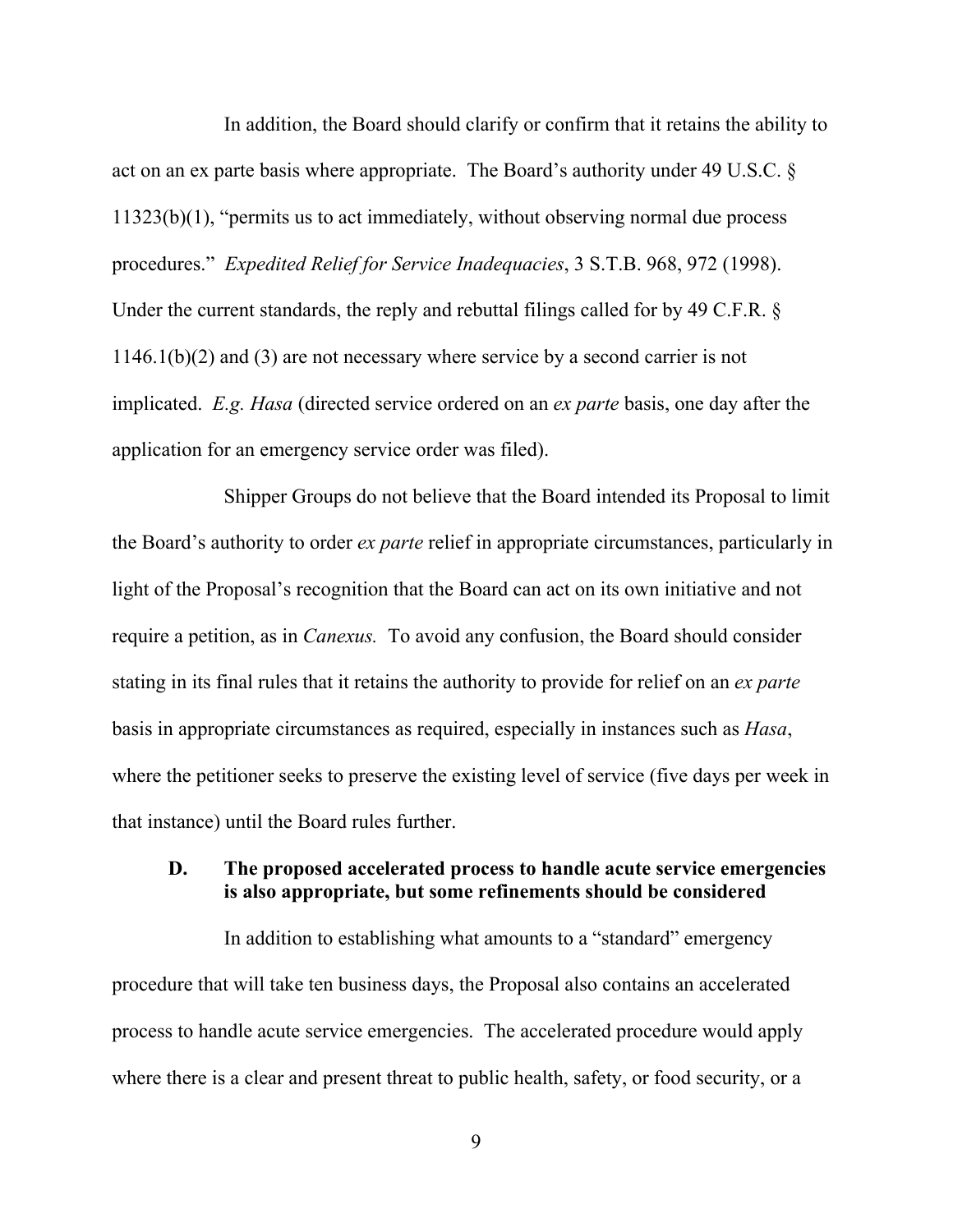high probability of business closures or immediate and extended plant shutdowns. The process is similarly to an ex parte request for a temporary restraining order, with a short filing (no more than three pages), a hearing for all parties before the designated Board member generally the day after the filing, and relief, where appropriate, within 24 hours of the filing, subject to potential appeals and requests for stay. Notice at 7-9. The process as described would take roughly 72 hours.

 The Board has already shown that it can act even more expeditiously where public health and safety are involved, as in *Hasa*, where the service was ordered the day after the party's filing. As explained above, such one-day turnaround may continue to be appropriate in some instances, and the Board should preserve or restate its ability to act on its own initiative, or on an ex parte basis, where needed. The 72-hour procedure proposed in the Notice is otherwise useful and should be adopted, especially in view of the widespread service failures that currently prevail. While it would be better if the procedure did not need to be utilized, having the procedure available and go unused is far better than needing the procedure and not having it available.

 Shipper Groups have some concerns with limiting application filings to three substantive pages. Notice at 8. The page limitation is well-intentioned, but it may contribute to downstream difficulties. Relatively skeletal filings may result in uncertainty, confusion, and longer hearings on applications. Formulating the limitation as a word count, rather than a page limit, might make it less subject to manipulation.

 Also, the appeal process associated with the accelerated process may have some unintended consequences. Notwithstanding assurances that an appeal and petition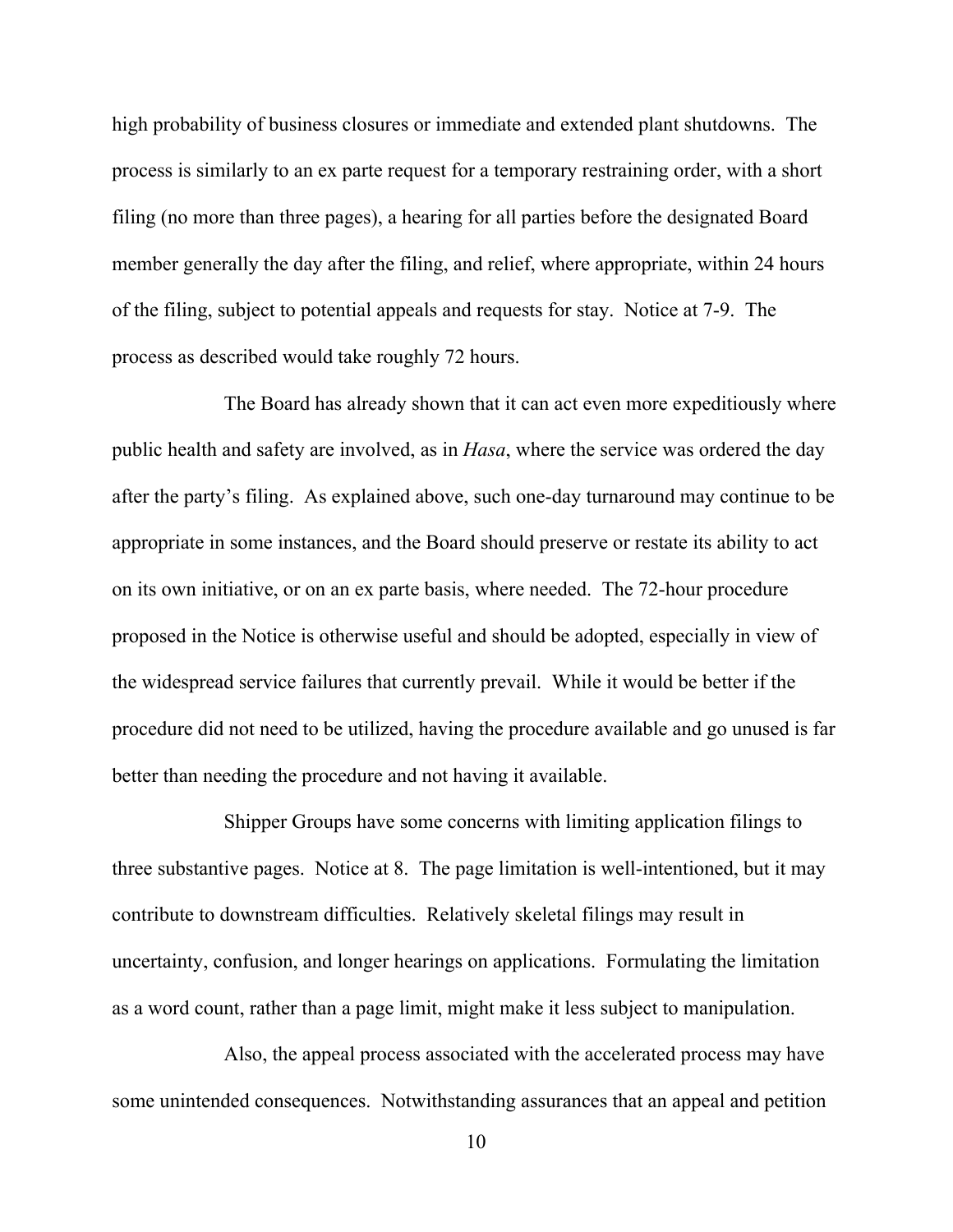for stay will not normally stay the effectiveness of the initial decision, the potential for an immediate appeal to the full Board that could be followed with a second appeal through the possible petition for reconsideration of a full Board decision. The prospect of consecutive appeals could dissuade shippers from seeking relief under the accelerated procedures in the first place. The possibility of two appeals might cause the standard procedure, which takes only ten business days, to appear less burdensome and more attractive than recourse to the accelerated procedures. Shipper Groups can appreciate that the Board may desire to preserve a full appeal from the decisions of a single Board member. At a minimum, the potential for additional appeals and the associated burdens reinforces the need for the Board to clarify that it is preserving the ability to act on its own initiative, or on an *ex parte* bases, in appropriate circumstances.

 With these clarifications, allowing an initial determination by a single Board member may prove very helpful, especially if the number of urgent applications is substantial. Ideally, the standards will become reasonably uniform after no more than a few such filings and hearings, and the appeal process should become less of a potential wild card thereafter.

### **IV. CONCLUSION**

 For the reasons stated, the Shipper Groups strongly support the Board's Proposal and urge its adoption, subject to the concerns stated and the modifications described above.